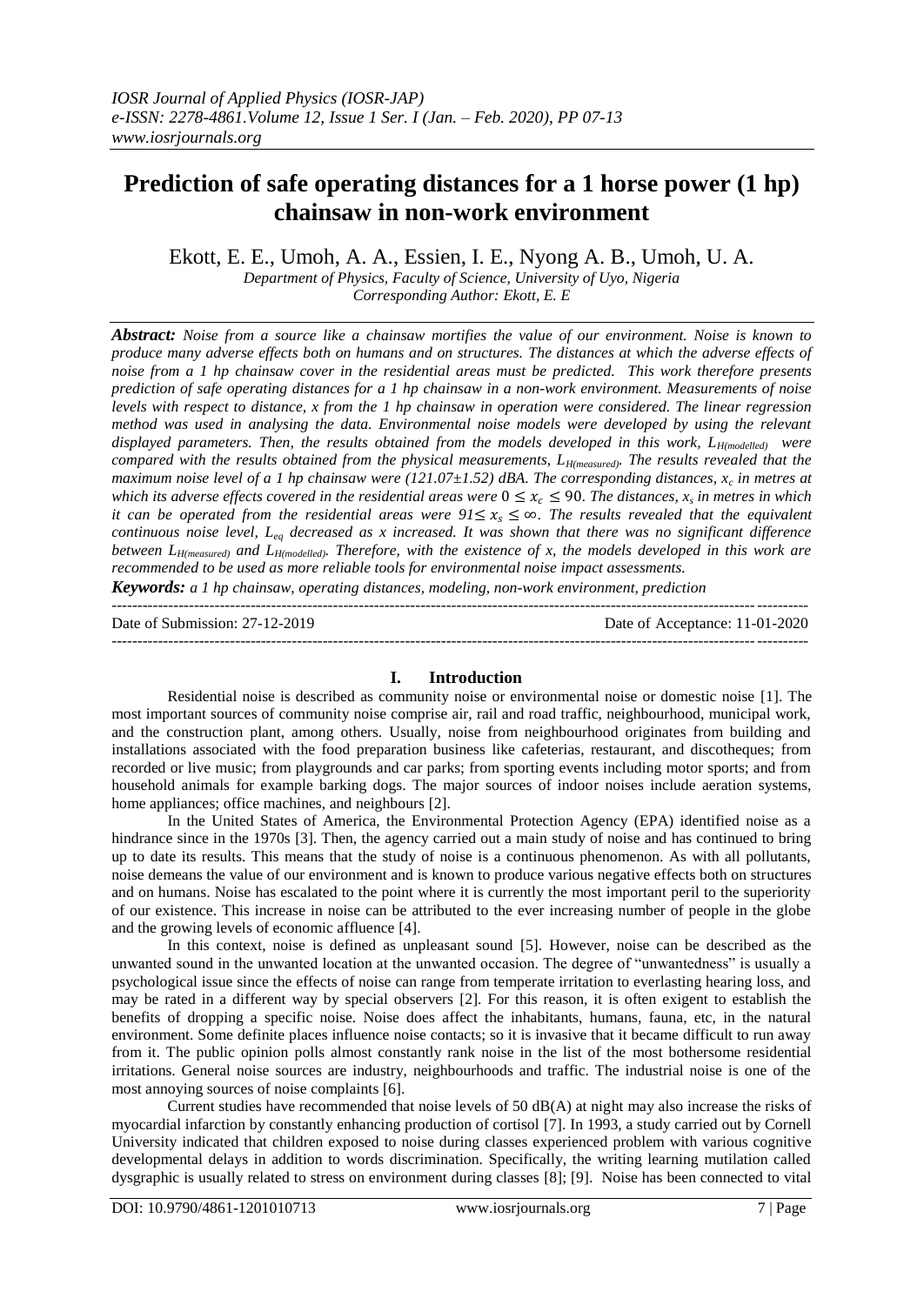cardiovascular health risks. In 1999, the WHO drew a conclusion that the existing evidence shown predicted a weak relationship between hypertension and long term exposure to noise beyond 67 – 70 dBA [10]. Fairly characteristic road levels of noise are adequate to reduce arterial blood flow and cause elevated blood pressures; in this situation it seems that a specific part of the populace is more vulnerable to vasoconstriction. This may occur because the noise bother leads to high adrenaline intensity to activate vasoconstriction (a reduction of the blood vessels) or separately through reactions from medical stress. Additional impacts of elevated levels of sound are high rate of vertigo fatigue, stomach ulcer and headaches [6].

The British Columbia Work's Compensation Board (WCB) has set 85 dB as its highest tolerant level in the work place. Above this limit hearing protection should be used. It states that the threshold of pain is attained at 120 dB and it classifies 140 dB as excessive hazard level. WHO safety noise levels are similar while EPA of Nigeria tends to have even a stricter standard of 70 dB as a maximum safe level of noise in work place. They gave the safe level around home to be  $50 - 55$  dB [11]. Researches have shown that constant noise above 55 dBA causes serious annoyance and above 50 dBA moderate annoyance at home [12]. In a non-work place and for health and safety purposes, 55 dBA is set as a safety noise level for outside and 45 dBA inside. Hospital and school permissible levels of noise are 35 dBA [1]. In Britain, the current and advanced Ministry of Agriculture regulations established in January 2002 state that propane cannons can be no closer than 150 metres from residential areas, and 100 metres from other kinds of noise makers. These machines generate noise at levels between 115 and 130 dB. At 100 meters the noise generated is above 80 dB, and greater than 75 dB at 150 metres, which is much greater than specified safe levels for around the residence. In fact, beyond 80 dB is near to the level at which ear protection should be used [3]. Noise beyond harmless levels leads to numerous health impacts which include high blood pressure, annoyance, sleep loss, stress, hearing impairment, loss of productivity and the ability to concentrate, among others.

Hence, the study of noise is highly imperative so as to create awareness on the impacts of noise on the environment for the betterment of our society. In this research, the prediction of safe operating distances for a 1 hp chainsaw in a non-work environment. and the development of models for predicting and controlling environmental noise pollution from a chainsaw of this kind shall be carried out.

## **II. Materials And Methods**

## **2.1 Physical measurements**

The noise level measurements were made using the sound level meter (SLM), modelWensnWS1361 with  $\frac{1}{2}$  inch electret condenser microphone. This model has both A and C weightings and 0.1dB resolution with fast/slow response. It has a measuring range 30 to 130 dBA or 35 to 130 dBC. Also it is equipped with a built in calibration check (94.0 dB) and tripod moving. It has an accuracy of  $\pm$  1.5 dB. It has AC and DC outputs for frequency analyser level recorder, Fast Fourier Transform (FFT) analyser, graphic recorder and others. It also has electronic circuit and readout display and a weight of 308 g. The microphone senses the small air pressure variations related to sound and converts them into electrical forms. These signals are then passed to the electronic circuitry of the instrument for processing. The readout displays the processed sound levels in dB. The sound level meter picks the sound pressure level at one instance in a certain location. Measurements were taken by adjusting the sound level meter to A-weighting network in all the sampling locations. The sound level meter was calibrated. The manufacturer's manual gave the calibration procedure. During the noise level measurements, the microphone of the sound level meter was positioned at a distance of 5 m from the cassava processing mill at a height of 1.2 m above the ground and windshield was always used for accuracy. Slow response was used for comparatively stable noise measurement. For instance, work place noise level measurements were taken on slow response. Here, the response rate is the time period over which the instrument averages the sound level before displaying it on the readout. Fast response was used for fast varying noise. Measurement of workplace sound pressure was made in the uninterrupted noise field in the workplace, with the microphone located at the position normally occupied by the ear exposed to the highest value of exposure [13].

#### **2.2 Noise level with distance measurements**

In this case, a workshop/factory with a 1 hp chainsaw was identified. Measurements of noise levels from it as they vary with distance were taken. All noise level measurements were carried out using the sound level meter stated above, while distance measurements were made using a measuring tape. Lastly,  $L_{\text{eos}}$  for it were calculated.

## **2.3** Calculating the equivalent continuous noise level  $(L_{Aeq})$

The L<sub>Aeq</sub> is the steady noise level over a certain period of time that generates very similar quantity of A-weighted energy as the varying level over identical period. It is presented in equations (1-2) and it is measured in dBA.

$$
L_{Aeq} = 10 \log_{10} \left[ \frac{1}{T} \int_0^T \frac{P(t)^2}{P_0^2} dt \right]
$$

DOI: 10.9790/4861-1201010713 www.iosrjournals.org 8 | Page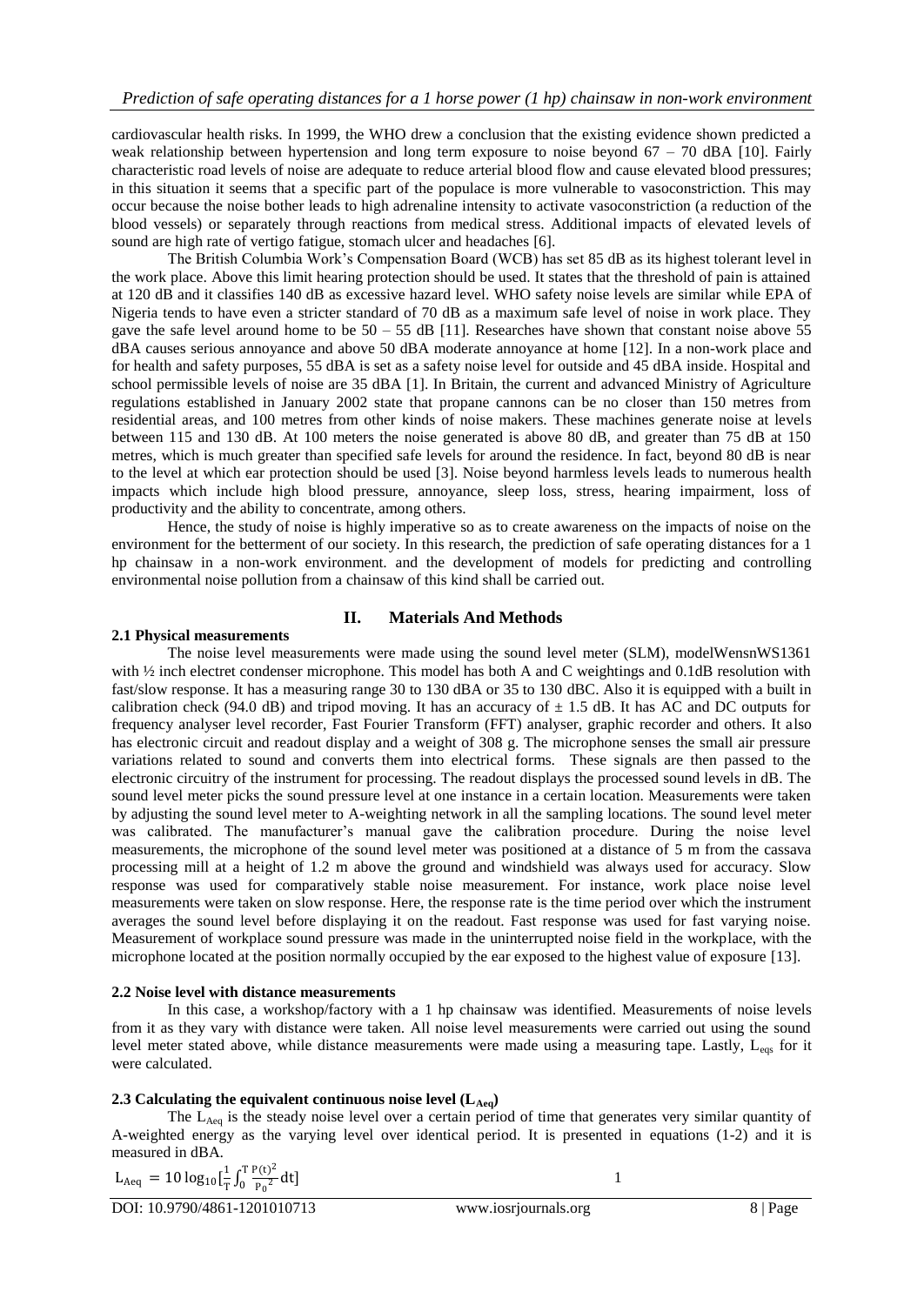$L_{Aeq} = 10 \log_{10}(\frac{1}{T})$  $\frac{1}{T} \int_0^T 10^{0.1 L_i}$ 0 dt) 2 where,  $T=$  time period over which  $L_{Aeq}$  is determined  $P(t) =$  the instantaneous A-weighted sound pressure  $P_0$  = the reference sound pressures (20  $\mu$ Pa)  $L_i$  = noise level in the ith sample Formula used for calculating the equivalent continuous noise level  $L_{eq}$  of a noise source, N at a particular distance, x is presented in equation  $(3)$  [14]; [15].  $L_{eq} = 10 \log_{10} {\frac{1}{2}}$  $\frac{1}{T} \{10^{0.1L_N} \Delta T_N + 10^{0.1L_B} \Delta T_B\}$  3 The noise level of a noise source,  $L_N$  is presented in equation (4) [16]; [14]; [15].  $L_{\rm N} = 10 \log_{10}(10^{0.1 \text{L}_{\rm TOTAL}} - 10^{0.1 \text{L}_{\rm B}})$  4 where, T=Time period over which  $L_{eq}$  is determined  $\Delta T_N$ =Time period over which noise level of a noise source is measured  $\Delta T_B$  =Time period over which background noise level is measured  $L<sub>N</sub>$  =Noise level of a noise source in dBA  $L_B =$ Background noise level in dBA  $L_{\text{TOTAL}}$  =Total noise level in dBA.

and, T = 5 minutes,  $\Delta T_N = 2$  minutes,  $\Delta T_B = 3$  minutes

#### **2.4 Noise modelling**

The data obtained were analysed and the linear regression method was used. Hence, linear fitting models were developed for it by using the relevant displayed parameters. Finally, a general model for evaluating, controlling and predicting environmental noise pollution from a source of this type was developed. The results are presented in sections 3.

#### **III. Results And Discussion**

#### **3.1 Analysis of noise levels and distance measurements from a 1 horse power (1 hp) chainsaw**

 The results of the survey (Table 1 and Figure.1) reveal that the chainsaw noise was heard beyond a distance of 100 metres. At the distance of 100 metres, the background noise level is 39.8 dBA, while the respective approximate levels of total noise, chainsaw noise and L<sub>eq</sub> are 52.6 dBA, 52.4 dBA and 48.7 dBA. With the annoying noise of the chainsaw, it should not be operated around the residential areas. The chainsaw operator should be advised to wear ear protectors. Also, the duration of exposure should be professionally considered.

**Table 1**: Noise levels and distance measurements from a 1 hp chainsaw

| $\frac{1}{2}$ . The state of the content of the content of $\frac{1}{2}$ in $\frac{1}{2}$<br><b>CIRCLIPS</b> 11 |   |                  |       |                |      |              |       |       |                             |
|-----------------------------------------------------------------------------------------------------------------|---|------------------|-------|----------------|------|--------------|-------|-------|-----------------------------|
| Distance,                                                                                                       | X | Background noise | Noise | level          | with | Chainsaw     | noise | level | Equivalent continuous noise |
| (m)                                                                                                             |   | level (dBA)      |       | chainsaw (dBA) |      | (dBA)        |       |       | level, $L_{eq}$ (dBA)       |
| 5                                                                                                               |   | 37.7             | 119.2 |                |      | 119.20000000 |       |       | 115.22059990                |
| 10                                                                                                              |   | 38.0             | 115.6 |                |      | 115.59999990 |       |       | 111.62060000                |
| 15                                                                                                              |   | 38.2             | 113.9 |                |      | 113.89999990 |       |       | 109.92060000                |
| 20                                                                                                              |   | 36.5             | 108.3 |                |      | 108.29999970 |       |       | 104.32060010                |
| 25                                                                                                              |   | 37.4             | 104.8 |                |      | 104.79999920 |       |       | 100.82060030                |
| 30                                                                                                              |   | 36.9             | 99.1  |                |      | 99.09999738  |       |       | 95.12060122                 |
| 35                                                                                                              |   | 35.8             | 94.6  |                |      | 94.59999427  |       |       | 90.62060278                 |
| 40                                                                                                              |   | 36.6             | 91.4  |                |      | 91.39998562  |       |       | 87.42060710                 |
| 45                                                                                                              |   | 36.3             | 87.6  |                |      | 87.59996781  |       |       | 83.62061601                 |
| 50                                                                                                              |   | 37.7             | 83.0  |                |      | 82.99987183  |       |       | 79.02066400                 |
| 55                                                                                                              |   | 35.0             | 76.9  |                |      | 76.89971959  |       |       | 72.92074011                 |
| 60                                                                                                              |   | 36.8             | 71.2  |                |      | 71.19842289  |       |       | 67.22138826                 |
| 65                                                                                                              |   | 36.0             | 68.8  |                |      | 68.79772019  |       |       | 64.82173937                 |
| 70                                                                                                              |   | 37.9             | 68.2  |                |      | 68.19594504  |       |       | 64.22262598                 |
| 75                                                                                                              |   | 37.6             | 62.7  |                |      | 62.68655824  |       |       | 58.72730523                 |
| 80                                                                                                              |   | 39.0             | 63.0  |                |      | 62.98267592  |       |       | 59.02923611                 |
| 85                                                                                                              |   | 38.1             | 62.1  |                |      | 62.08267592  |       |       | 58.12923611                 |
| 90                                                                                                              |   | 40.5             | 59.4  |                |      | 59.34368853  |       |       | 55.44848419                 |
| 95                                                                                                              |   | 41.2             | 56.9  |                |      | 56.78150623  |       |       | 52.97865607                 |
| 100                                                                                                             |   | 39.8             | 52.6  |                |      | 52.36588044  |       |       | 48.73309087                 |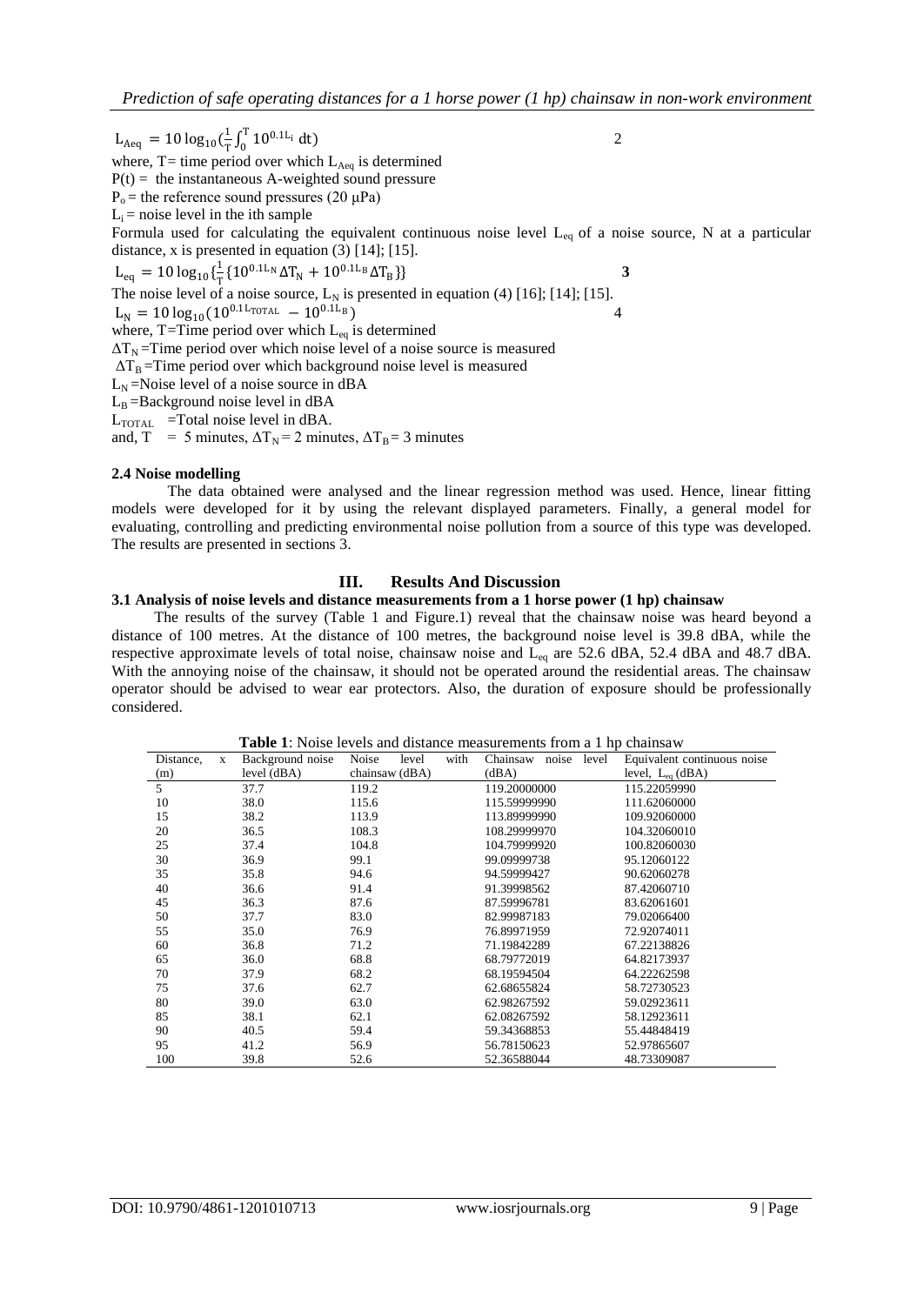

**Figure 1**: A 1 hp chainsaw noise levels against distance



**Figure** 2: The characteristics of the 1 hp chainsaw measured noise level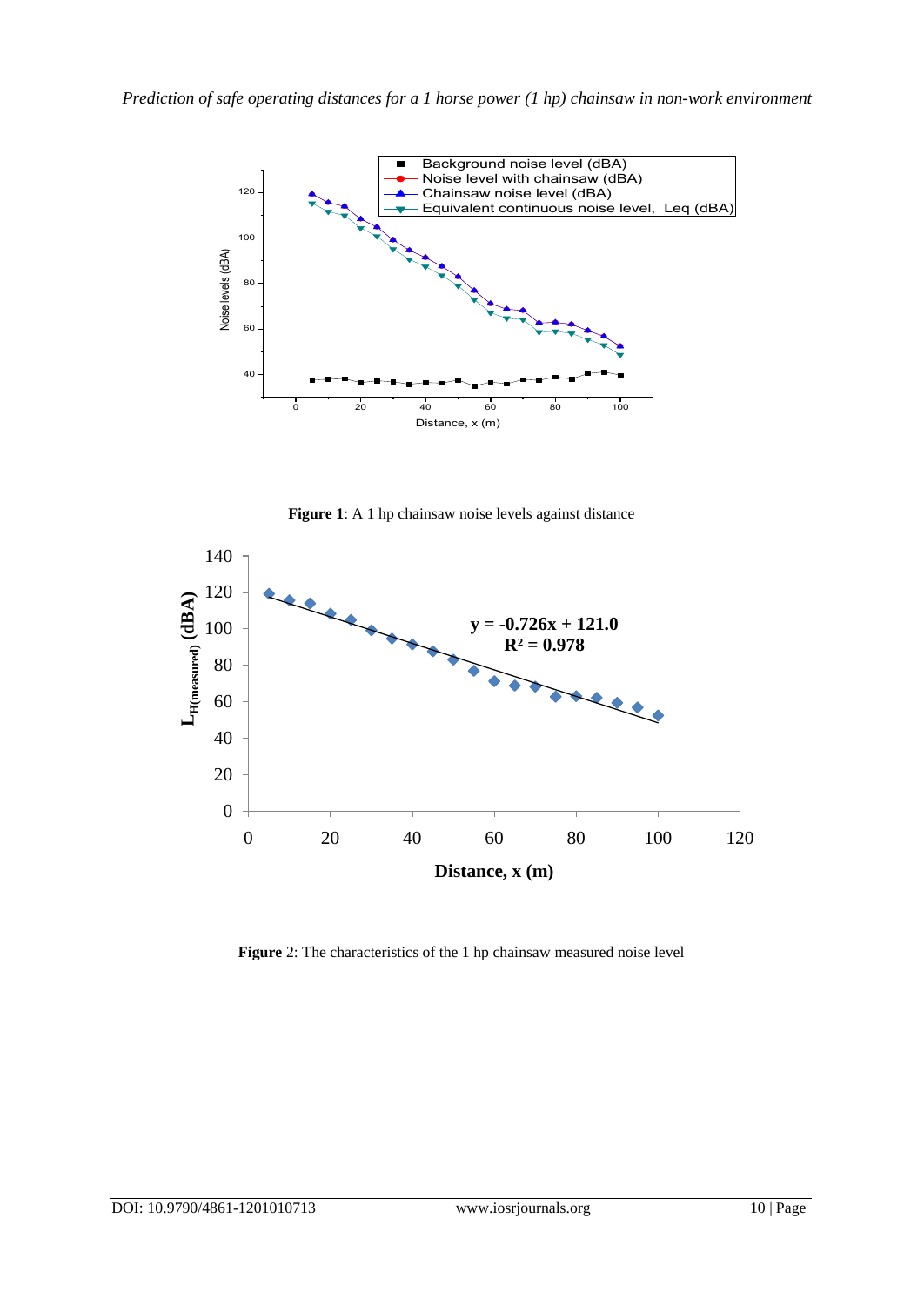

**Figure** 3: The characteristics of the 1 hp chainsaw modelled noise level



Figure 4: Comparison of modelled noise levels, L<sub>H(modelled)</sub> and measured noise levels, L<sub>H(measured)</sub> of a 1 hp chainsaw

## **3.2 Model development of noise levels and distance measurements for a 1 hp chainsaw**

The results of the analysis of the noise levels of a 1 hp chainsaw show that the noise levels of the chainsaw,  $L_H$ and distance, x are strongly correlated with the coefficient of determination,  $R^2$ =0.97727. The linear fitting model in dBA deduced from the analysis is presented in equation (5).

 $L_H = 121.07164 - 0.72628x$  5 Introducing the error term,  $\epsilon_H$ , equation (5) becomes  $L_{\text{H}} = 121.07164 - 0.72628x + \epsilon_{\text{H}}$  6

In equation (5), if  $x = 0$ , the noise level of the chainsaw at source is:

 $L_{\rm H} = 121.07164 \text{ dBA}$  7

Here, the intercept or the maximum noise level is 121.07164 dBA with a standard error of 1.52096 dBA. The model has a slope of  $-0.72628$  dBAm<sup>-1</sup> with a standard error of 0.02572 dBAm<sup>-1</sup>. Comparing the modelled noise levels of the chainsaw,  $L_{H(modelled)}$  with its measured noise levels,  $L_{H(measured)}$  (Table 2 and Figures 2-4), it was indicated that there is no significant difference between them. The slight difference is attributed to the fact that the chainsaw generated fluctuating sound. This reveals that  $L_{H(modelled)}$  and  $L_{H(measured)}$  are strongly correlated. Hence, equation (5) or equation (6) can be used as a model for evaluating, predicting and controlling environmental noise pollution from a chainsaw of this nature.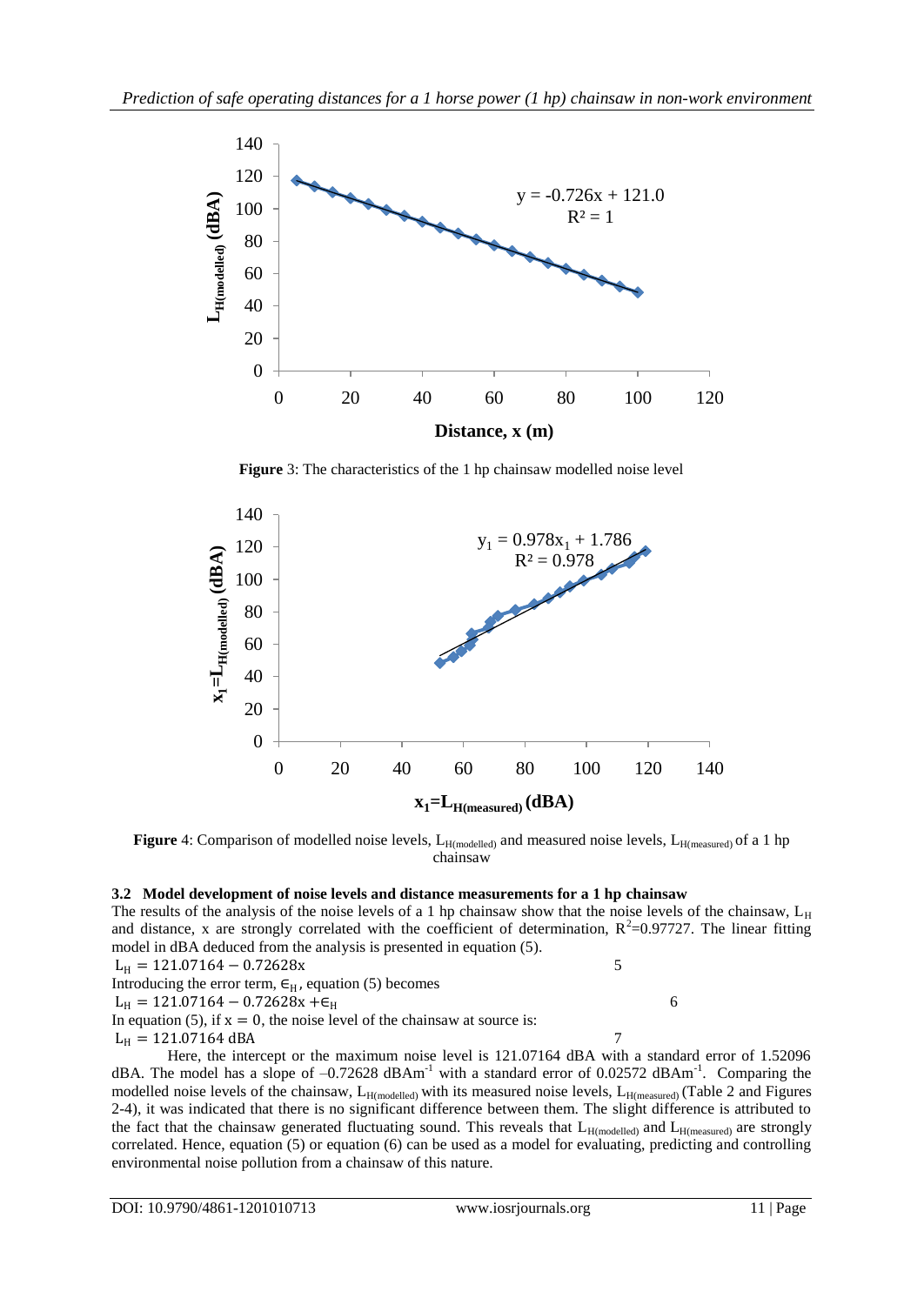The following conditions satisfy the model presented as equation (5):

(I)  $0 \le x_c \le 90$ ; at  $x_c = 90$  m,  $L_H = 55.70644$  dBA

(II)  $91 \le x_s \le \infty$ ; at  $x_s = 91$  m,  $L_H = 54.98016$  dBA

Condition (I) implies that the adverse effects of the noise from the 1 hp chainsaw cover distances from 0 m (point of its installation) to 90 m. This is because at a distance of 90 m from the chainsaw, its noise level is 55.70644 dBA instead of the WHO tolerant level of 55 dBA for residential areas. The distance at which the adverse effects covered is denoted by  $x_c$  in metres. Condition (II) means that the 1 hp chainsaw should be operated or sited from the residential area at a distance of 91 m and above. This is because at the distance of 91 m, the noise level of the power generator is 54.98016 dBA, which is less than the WHO recommended level of 55 dBA. Here,  $x_s$  is the distance it can be sited in metres (m).

| <b>Table 2:</b> Comparison of modelled noise levels, $L_{H(predicted)}$ and measured noise levels, $L_{H(measured)}$ of the 1 hp |  |
|----------------------------------------------------------------------------------------------------------------------------------|--|
| chainsaw                                                                                                                         |  |

| Distance, $x(m)$ | $L_{H(measured)}$ (dBA) | $L_{H (modelled)}$ (dBA) | $L_{H(difference)}$ (dBA) |  |  |  |  |  |  |
|------------------|-------------------------|--------------------------|---------------------------|--|--|--|--|--|--|
| 5                | 119.2000                | 117.4402                 | 1.7598                    |  |  |  |  |  |  |
| 10               | 115.6000                | 113.8088                 | 1.7912                    |  |  |  |  |  |  |
| 15               | 113.9000                | 110.1774                 | 3.7226                    |  |  |  |  |  |  |
| 20               | 108.3000                | 106.5460                 | 1.7540                    |  |  |  |  |  |  |
| 25               | 104.8000                | 102.9146                 | 1.8854                    |  |  |  |  |  |  |
| 30               | 99.1000                 | 99.2832                  | $-0.1832$                 |  |  |  |  |  |  |
| 35               | 94.6000                 | 95.6518                  | $-1.0518$                 |  |  |  |  |  |  |
| 40               | 91.4000                 | 92.0204                  | $-0.6204$                 |  |  |  |  |  |  |
| 45               | 87.6000                 | 88.3890                  | $-0.7890$                 |  |  |  |  |  |  |
| 50               | 82.9999                 | 84.7576                  | $-1.7577$                 |  |  |  |  |  |  |
| 55               | 76.8997                 | 81.1262                  | $-4.2265$                 |  |  |  |  |  |  |
| 60               | 71.1984                 | 77.4948                  | $-6.2964$                 |  |  |  |  |  |  |
| 65               | 68.7977                 | 73.8634                  | $-5.0657$                 |  |  |  |  |  |  |
| 70               | 68.1959                 | 70.2320                  | $-2.0361$                 |  |  |  |  |  |  |
| 75               | 62.6866                 | 66.6006                  | $-3.9140$                 |  |  |  |  |  |  |
| 80               | 62.9827                 | 62.9692                  | 0.0135                    |  |  |  |  |  |  |
| 85               | 62.0827                 | 59.3378                  | 2.7449                    |  |  |  |  |  |  |
| 90               | 59.3437                 | 55.7064                  | 3.6373                    |  |  |  |  |  |  |
| 95               | 56.7815                 | 52.0750                  | 4.7065                    |  |  |  |  |  |  |
| 100              | 52.3659                 | 48.4436                  | 3.9223                    |  |  |  |  |  |  |

#### **3.3 Development of a general model for evaluating, predicting and controlling environmental noise pollution from the 1 hp chainsaw**

Generally, it is observed that all the models developed in this work are of the forms in equation (8) and equation (9).

 $L_N = -\theta x + \beta$  8  $R^2 = \alpha$  9

where,  $\theta$  is the slope representing the attenuation coefficient of the 1 hp chainsaw and it is measured in dBAm<sup>-1</sup>.  $\beta$  is the intercept or the maximum noise level signifying the noise level at source (i.e at x = 0) in dBA. x is the distance in metres (m) and  $\alpha$  is the coefficient of determination. Substituting equation (8) into equation (3), gives equation (10).

$$
L_{eq} = 10 \log_{10} \{ \frac{1}{T} \{ 10^{0.1(\beta - \theta x)} \Delta T_N + 10^{0.1L_B} \Delta T_B \} \}
$$

Equation (10) shows that when θ and β for a particular noise source are known, L<sub>eq</sub> of the noise source can be determined at any distance, x with the consideration of the background noise level,  $L_{B_{all}}$  that point. Hence, with the introduction of the distance of measurement, x equation (10) can be used as a more scientific and reliable general model for evaluating, predicting and controlling environmental noise pollution from a 1 hp chainsaw of this kind. Therefore, this model can be applied in environmental noise impact assessment.  $L_{eq}$  is the equivalent continuous noise level. It is measured in dBA.

#### **IV. Conclusion**

It is concluded from the findings that:

- (i) the equivalent continuous noise level  $(L_{eq})$  decreases as the distance from the chainsaw increases;
- (ii) the maximum noise level of the 1 hp chainsaw is  $(121.07 \pm 1.52)$  dBA;
- (iii) the distances,  $x_c$  in metres at which its adverse effects covered in the residential areas are  $0 \le x_c \le 90$ ;
- (iv) the safe distances,  $x_s$  in metres in which the chainsaw can be operated from the residential areas are  $91 \leq x_s \leq \infty$ ;
- (vi) all the models developed in this work can be used in evaluating, predicting and controllingenvironmental noise pollution from a 1 hp chainsaw of this kind; they require less cost, less manpower and less time than physical measurements; they can be used by the manufacturer of the 1 hp chainsaw to reduce its maximum